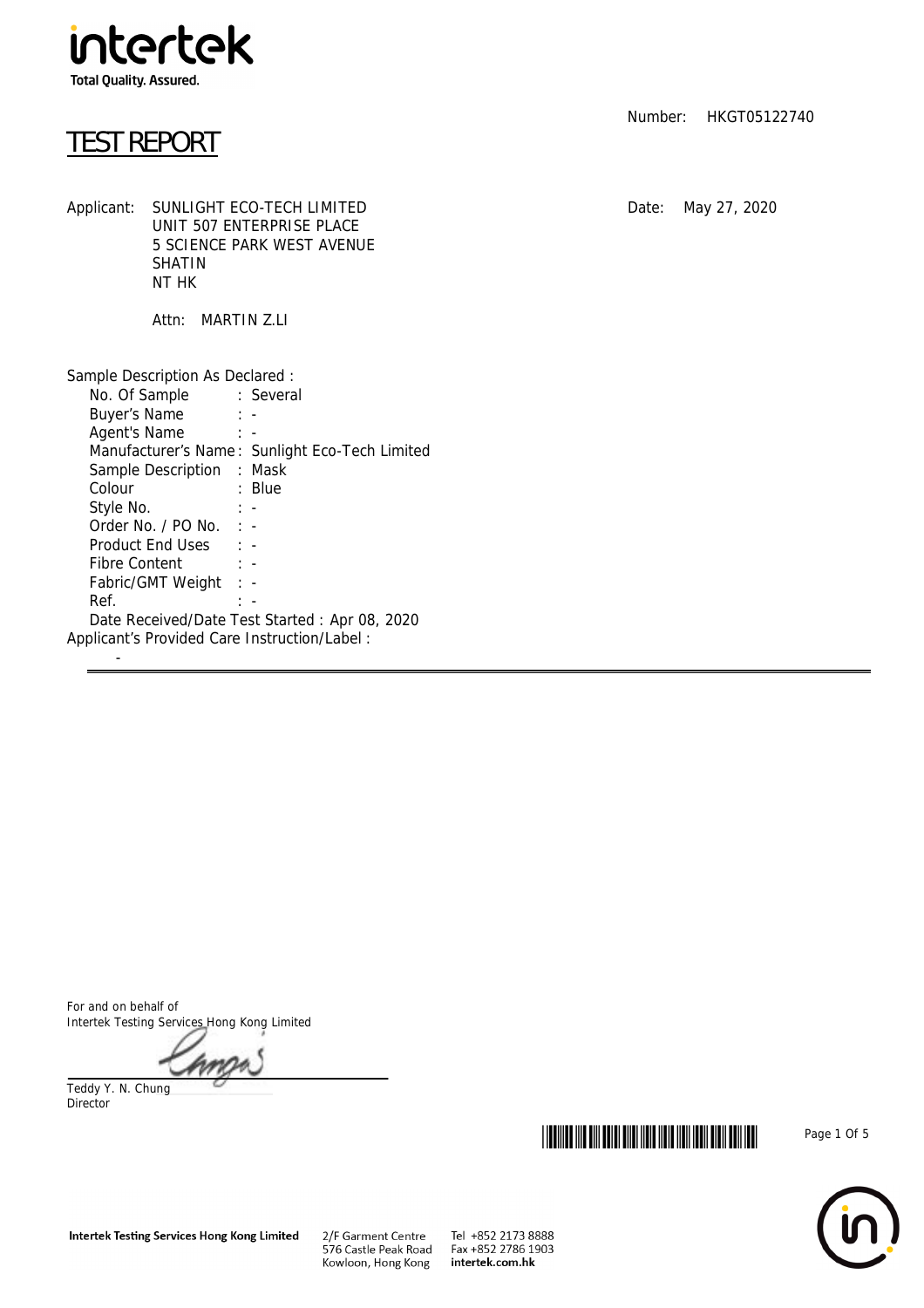

# TEST REPORT

Original Sample Photo:



 For any queries on this report, you are welcome to contact our customer service representatives: **EM3**

Rebecca Chan at (852) 63290431 or email to rebecca.chan@intertek.com Angie Yu (852) 98639123 or email to angie.yu@intertek.com **US3** Sandy Lo at (852) 93872308 or email to sandy.lo@intertek.com

Angie Yu (852) 98639123 or email to angie.yu@intertek.com

For and on behalf of Intertek Testing Services Hong Kong Limited

Teddy Y. N. Chung Director



Number: HKGT05122740



Tel +852 2173 8888 Fax +852 2786 1903 intertek.com.hk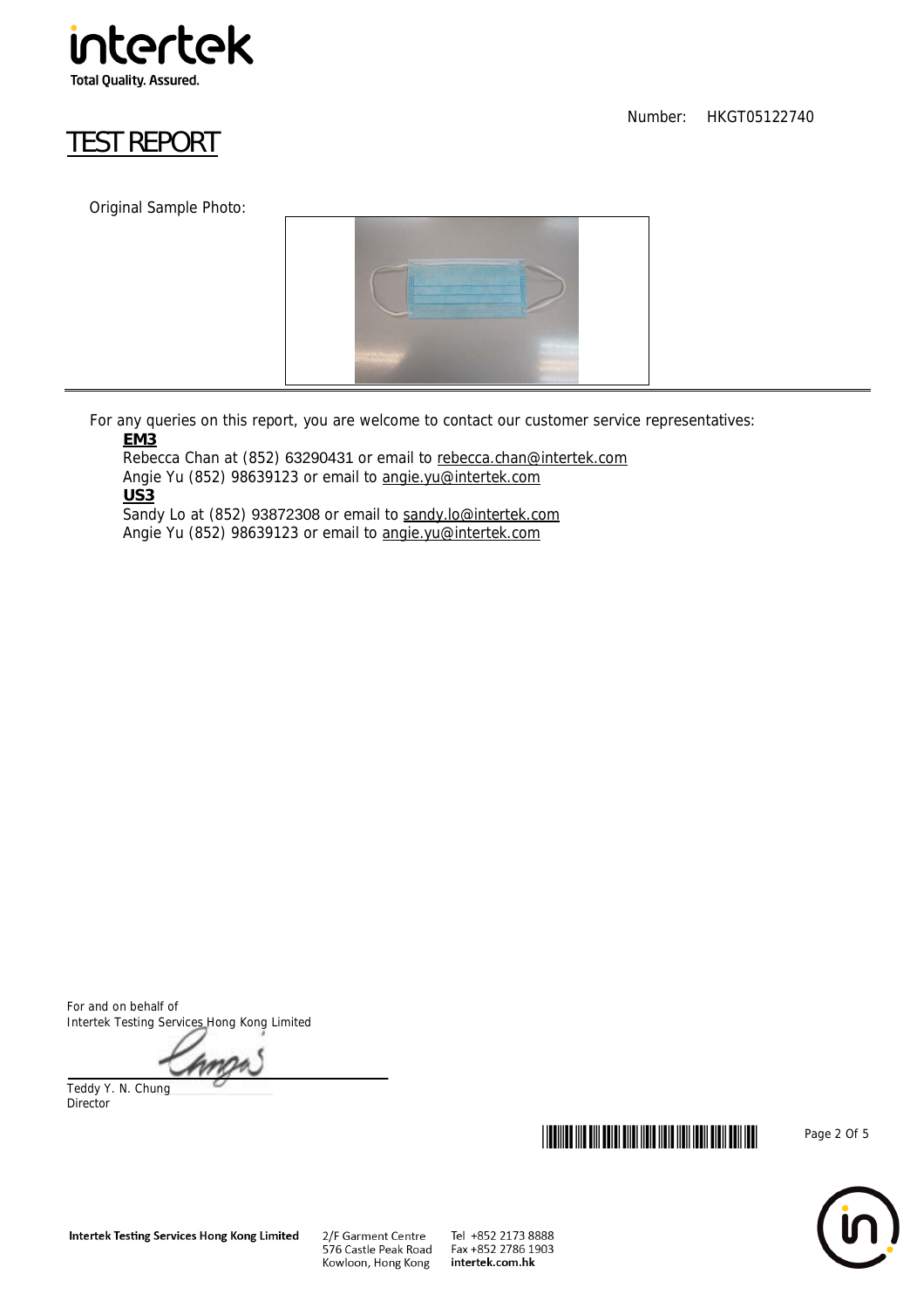

Number: HKGT05122740

# TEST REPORT

Tests Conducted (As Requested By The Applicant)

1 Latex Particle Challenge GLP Report:

**Summary:** This procedure was performed to evaluate the non-viable particle filtration efficiency (PFE) of the test article. Monodispersed polystyrene latex spheres (PSL) were nebulized (atomized), dried, and passed through the test article. The particles that passed through the test article were enumerated using a laser particle counter.

A one-minute count was performed, with the test article in the system. A one-minute control count was performed, without a test article in the system, before and after each test article and the counts were averaged. Control counts were performed to determine the average number of particles delivered to the test articles. The filtration efficiency was calculated using the number of particles penetrating the test article compared to the average of the control values.

The procedure employed the basic particle filtration method described in ASTM F2299, with some exceptions; notably the procedure incorporated a non-neutralized challenge. In real case, particles carry a charge, thus this challenge represents a more natural state. The non-neutralized aerosol is also specified in the FDA guidance document on surgical face masks. All test method acceptance criteria were met.

Test side: Blue Side

Area Tested: 91.5 cm²

Particle Size: 0.1  $\mu$  m

Laboratory Conditions: 21 °C, 23% relative humidity (RH) at 0810; 21 °C, 22% relative humidity (RH) at 1017; 22 °C, 22% relative humidity (RH) at 1048

Average Filtration Efficiency: 99.52%

Standard Deviation: 0.062

**Deviation Details:** Controls and sample counts were conducted for one minute instead of an average of three one minute counts. This change shortens the total test time for each sample but will still provide an accurate determination of the particle counts. An equilibrate is a dwell period where the challenge is being applied to the test article for a certain period of time before test article counts are counted. The equilibrate period was reduced from 2 minutes to a minimum of 30 seconds which is sufficient time to clear the system of any residual particles, and establish a state of stable equilibrium before sample counts are taken. Test method acceptance criteria were met, results are valid.

#### **Results:**

| <b>Test Article Number</b> | <b>Test Article Counts</b> | Average Control Counts | (%)<br><b>Filtration Efficiency</b> |
|----------------------------|----------------------------|------------------------|-------------------------------------|
|                            |                            | 12,892                 | 99.50                               |
|                            |                            | 12.949                 | 99.48                               |
|                            | 49                         | 13,345                 | 99.63                               |
|                            |                            | 13,360                 | 99.50                               |
|                            |                            | 13,198                 | 99 49                               |

Page 3 Of 5

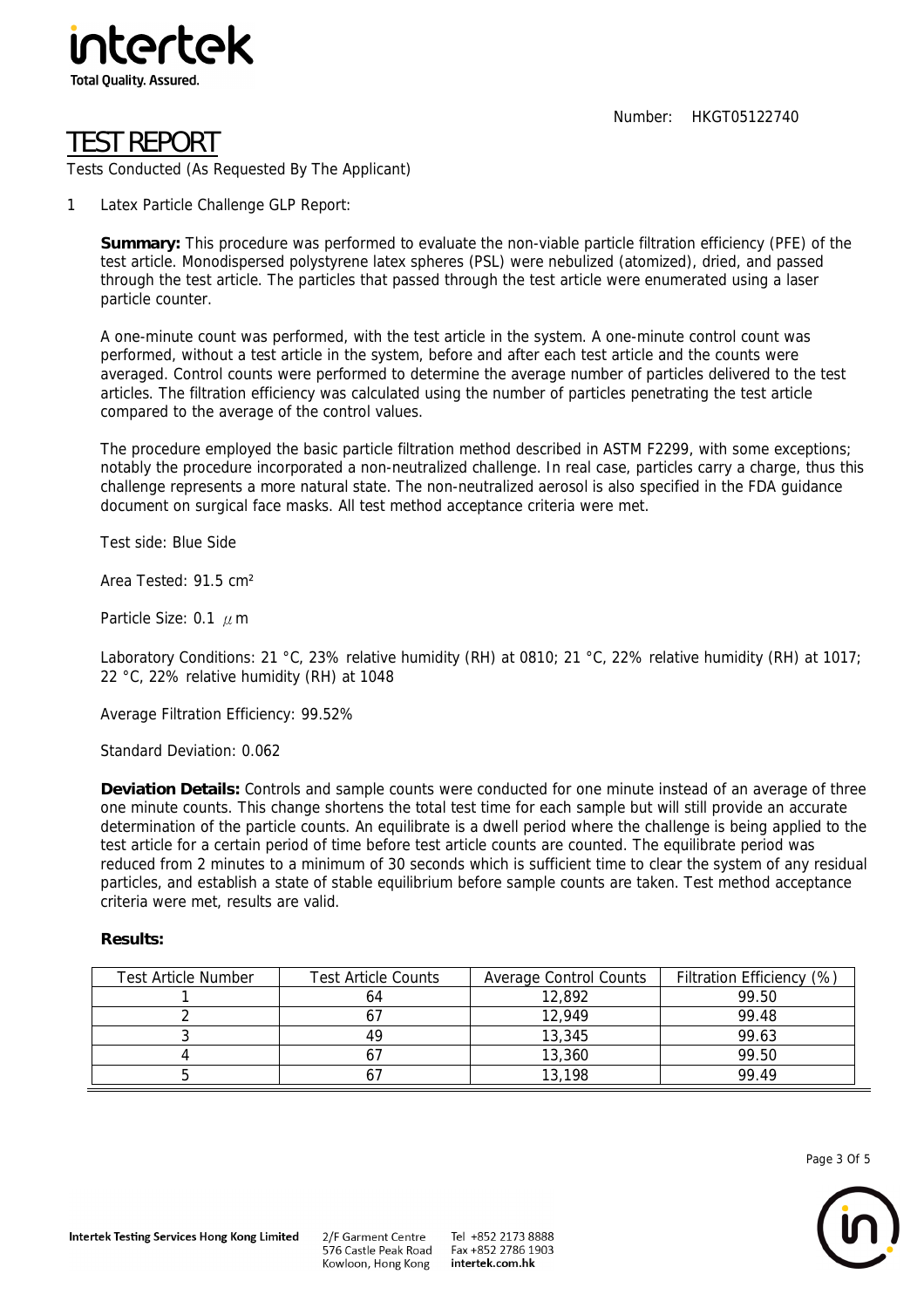Number: HKGT05122740



### TEST REPORT

Tests Conducted (As Requested By The Applicant)

**Test Method Acceptance Criteria:** Ambient background particles detected through the test system must be below 1% of the challenge total (<100 particles).

#### **Procedures:**

Test Set-up: Testing was conducted in an ISO Class 5 (class 100) HEPA filtered hood. The inlet air to the test system was filtered through a 0.2  $\mu$ m rated air filter. The particle generator outlet was clamped off and the number of background particles within the test system was verified to be < 100 particles at 1 cubic foot per minute (CFM). The flow rate through the test system was maintained at 1 CFM  $\pm$  5%.

An aliquot of the PSL was aerosolized using a particle generator, mixed with additional filtered air, dried and passed through the test system. The particles delivered were enumerated using a laser based particle counter.

Test Procedure: A test article was placed into the holder and the system was allowed to stabilize. The number of particles being delivered to the test article was determined (no medium in air stream) as one-minute control readings were taken prior to and after every test article. Control count averages were maintained at a level of 10,000-15,000 particles per cubic foot. One-minute counts were recorded for the test article between the control counts.

The PFE of each test article was determined by using the following equation:

$$
\% \, PFE = \frac{C - T}{C} \, x100
$$

C= Combined average of the control counts

T= Average test article counts

**Compliance Statement:** The test was conducted in accordance with the USFDA (21 CFR Parts 58, 210, 211 and 820) Regulations. This final report reflects the raw data.

| Activity                                         | Date        |  |
|--------------------------------------------------|-------------|--|
| Study Initiation                                 | 30 Apr 2020 |  |
| Phase Inspected by Quality Assurance: Latex Test | 07 May 2020 |  |
| Audit Results Reported to Study Director         | 13 May 2020 |  |
| Audit Results Reports to Management              | 13 May 2020 |  |

Page 4 Of 5